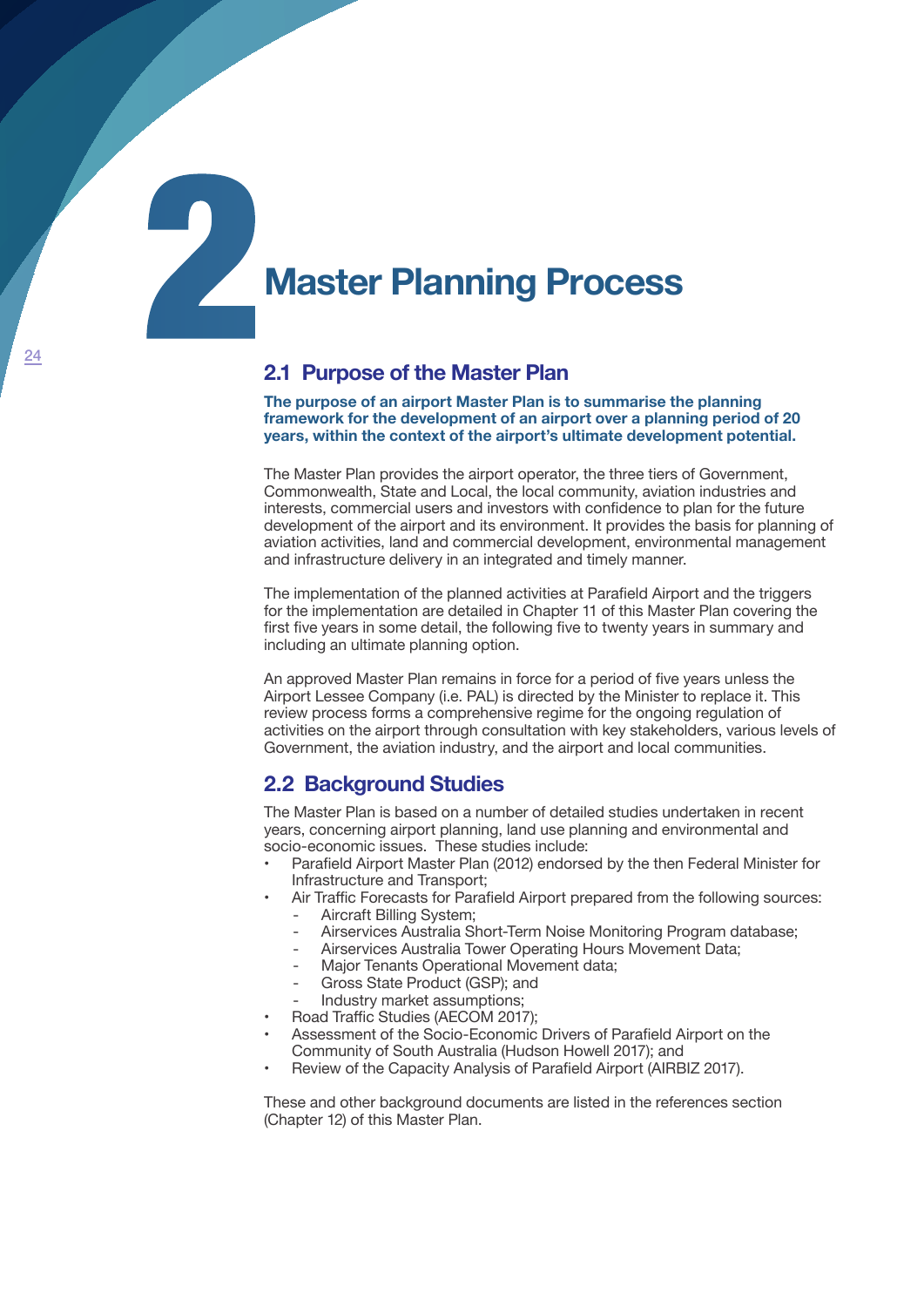### **2.3 Regulatory Framework**

The specific areas that are subject to ongoing Commonwealth laws pursuant to the Act and Regulations include:

- environmental management;
- land use planning and development controls;
- building and construction approvals; and
- pricing and quality of service monitoring.

The Department of Infrastructure and Regional Development is responsible for the administration of the *Airports Act 1996* (the Act)*.* Other Commonwealth agencies control, support or have influence on the airport's activities in the following areas:

- the immigration, customs and other border protection services as provided by Commonwealth agencies;
- the standard setting and enforcement activities of the Civil Aviation Safety Authority (CASA), under the *Civil Aviation Act 1988*, the *Civil Aviation Safety Regulations 1998* and the *Civil Aviation Regulations 1988*;
- aviation security controls of the *Aviation Transport Security Act 2004* and Regulations administered by Department of Infrastructure and Regional Development;
- the requirements of the Commonwealth *Environment Protection and Biodiversity Conservation Act 1999*,
- the *Environmental Reform (Consequential Provisions) Act 1999*;
- the *Aboriginal and Torres Strait Islander Heritage Protection Act 1934*;
- the *Australian Heritage Council Act 2003*;
- Quarantine Inspection Services of the Department of Agriculture;
- competitive policy arrangements, including pricing oversight administered by the Australian Competition & Consumer Commission through the *Competition and Consumer Act 2010*;
- matters related to the sale of airport leases under the *Airports (Transitional) Act 1996*; and
- airspace administration and regulation by CASA and Airservices Australia in accordance with the *Airspace Act 2007* and the *Civil Aviation Act 1988*.

### **2.4 The Master Planning Process**

PAL is required under Section 76 and Section 78(1) of the Act to submit a new draft Master Plan to the Commonwealth Minister prior to the expiry of the original master plan approved under Sect 81 of the Act.

Section 77 of the Act advises that the approved airport Master Plan will be in force for a period of five years from the date of approval or until it is replaced by a revised plan.

Under the Act, a Preliminary Draft Master Plan is to be developed in consultation with stakeholders, including airport users, government departments at all three tiers and authorities and surrounding communities. Once a Preliminary Draft Master Plan has been prepared, it is then to be placed on public display for 60 business days to allow for the interested public to review and make written comment on its content. At the end of the 60 business day review period, PAL is required to prepare a response document which lists all persons or organisations who commented on the Preliminary Draft Master Plan, the issues raised, and how PAL showed due regard to those issues, including where changes to the Plan have been made. The revised Plan is then referred to as the Draft Master Plan.

The response document, together with the Draft Master Plan is submitted to the Commonwealth Minister for Infrastructure and Transport for approval.

The Minister has 50 business days to assess and either approve or reject the Draft Master Plan. If the Minister rejects the Draft Master Plan, PAL will be notified that the Minister requires a new Draft Master Plan to be prepared and is given a timeline to complete this and re-submit.

The existing Parafield Airport Master Plan remains in force during that time.

If the Minister approves the Draft Master Plan, PAL completes the amendments to the draft document and issues a Final Master Plan for the airport, which becomes the Parafield Airport Master Plan. The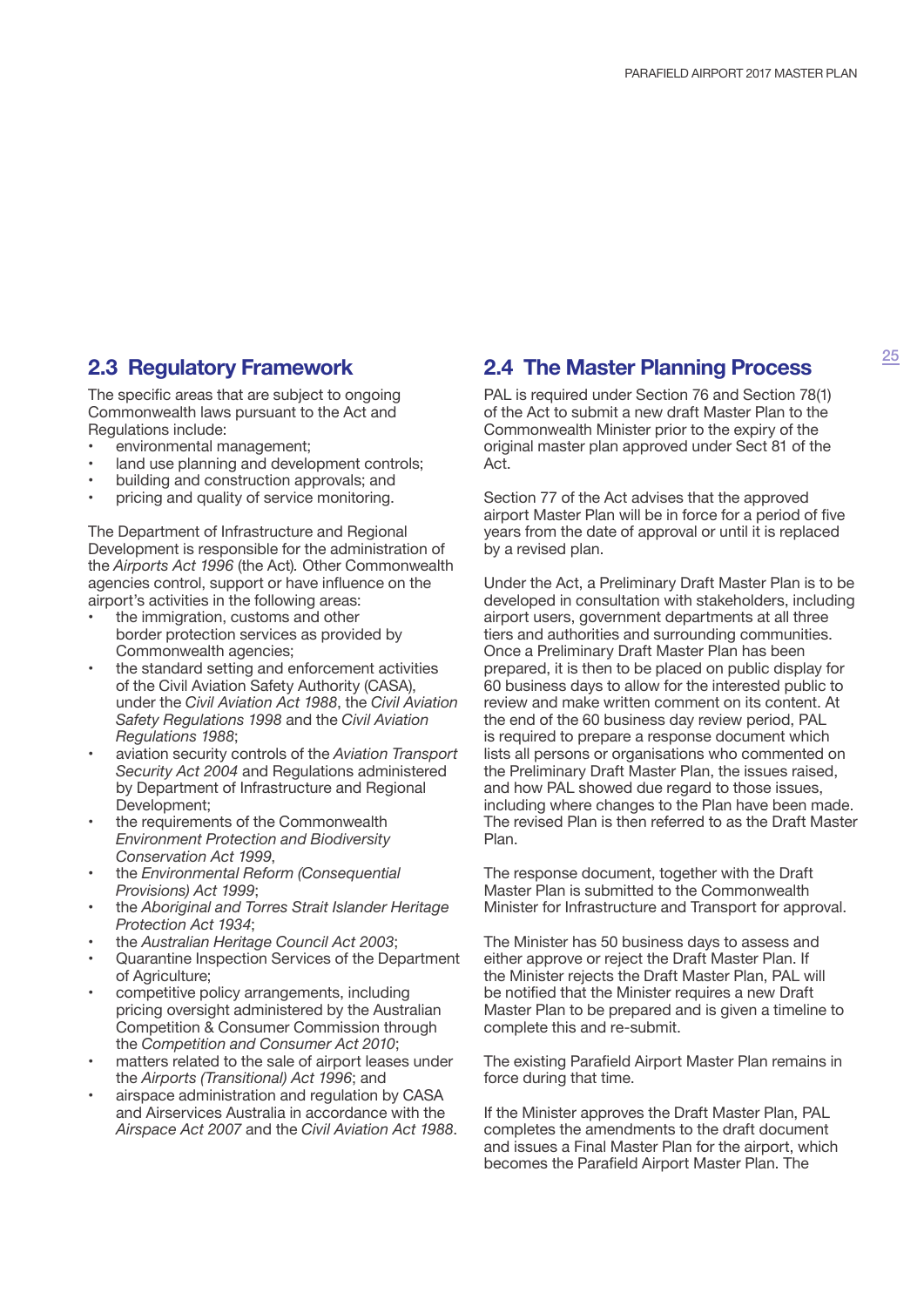26

Master Plan is in force for a period of five years, or until it is required by the Minister to be reviewed, or until PAL decides to submit a new Draft Master Plan to the Minister before the end of the five-year period.

The Final Master Plan is advertised to the general public and made available free of charge on the airport website. Hard copies are also made available for inspection or purchase by interested parties.

## **2.5 Consultation**

The Act and Regulations specify that a full consultation program is required prior to the preparation and submission of a Draft Master Plan to the Minister for approval. This consultation program is to include (as a minimum):

- newspaper advertisements;
- circulation of draft plans for public and stakeholder inspection;
- a 60 business day comment period; and
- a summary of how comments have been addressed.

PAL has involved the community and stakeholders in the formative stages of the development of this Master Plan and, through the Parafield Airport Consultative Committee and Planning Consultative Forum, invited comments and ideas at an early stage. These

comments were collated and appropriate recognition made in this Master Plan to reflect planning in harmony with the State's guidelines. The State's planning principles and guiding documentation are detailed in Section 7.3.

The following consultation program and development timetable was prepared to enable PAL to meet the legislative timetable (Table 2.1).

This program was designed to ensure that interested parties had the opportunity to advise and influence the development of the Master Plan prior to presentation to the public as prescribed by the legislation.

This early involvement at both a strategic and operational level helped to develop a Master Plan that is relevant to the needs and requirements of the South Australian community at large and the airport stakeholders.

Details of consultation undertaken with stakeholders is presented in Appendix A.